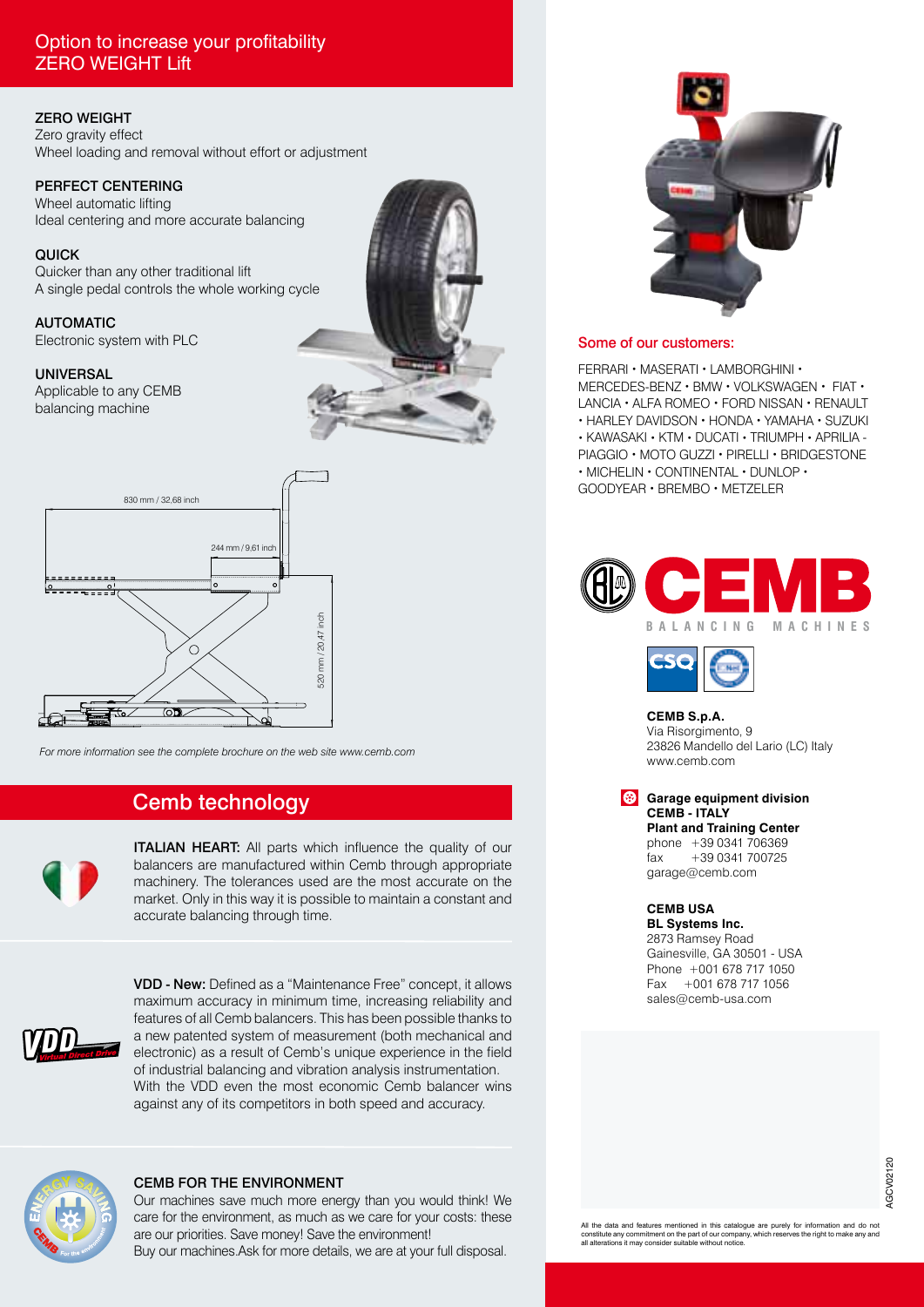







**CEMB** 

## *Video touch screen balancing machine*

# *Italian style*



## 3D Automatic measurements by sonar

Heavy-duty touch screen

Laser for weight positioning inside the rim

Led to light working space

Wheel Best Access

**Virtual Direct Drive**<br>(CEMB patent)

Sonar eccentricity

Pneumatic Locking<br>of the wheel

## *Option*

Zero weight

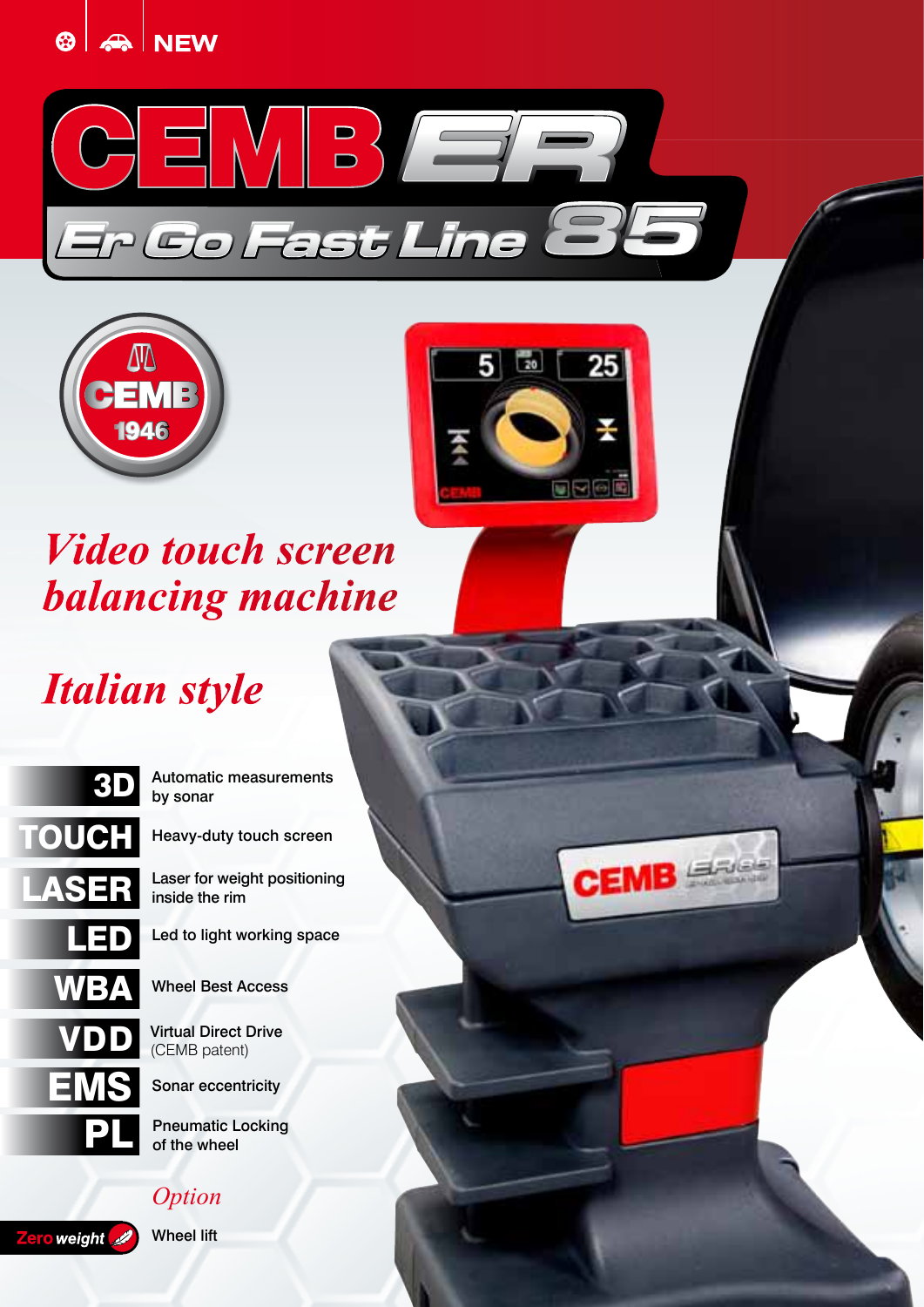



## *From CEMB experience…*

- ER85 balancer is the result of CEMB consolidated experience in the manufacturing of high technology garage and industrial balancers since 1946. Development and cooperation with the most important car and tyre manufacturers guarantee to the professionals in the garage equipment field:
- *Reliability*
- *Easy and quick use*
- *Accuracy*
- *Completely configurable*
- *Extremely fast cycle time!*

## *Core of technology*

- VDD (Virtual Direct Drive) very quick and maintenance free measurement system (CEMB patent)
- Lock of wheel in the correction position by means of an electromagnetic brake
- LA SONAR (CEMB patent) for automatic measurement of the wheel width
- Software programs for the professionals: SPLIT, OPT, ALU
- NEWS! Extended gauge for diameter and distance measurement of rims up to 28", with automatic locking on correction planes. New pincer to hold the adhesive weight
- Multi-user icon selectable on the touch screen

EMB

- Tyres set
- Led light to illuminate the working space inside the rim
- Laser indicator for correction positioning inside the rim



• ALU-S balancing mode (adhesive weights on the internal rim planes) with specific counterweight position indicator (position repeater)



• Eccentricity

measurement with sonar (1st Harmonic and Peak to Peak) Automatic and quick eccentricity measurement during the normal balancing cycle

• Alarm signal if radial eccentricity is out of tolerance



## *Italian style*

- New ergonomic, easy-use and essential design
- WBA Wheel Best Access Wide space to work inside the rim
- Innovative video touch
- Ergonomic tool positioning close at hand

#### • **Pneumatic wheel locking (Cemb Patent)**

- Floor to floor time reduction
- Extremely easy and quick to use
- Very accurate wheel centering